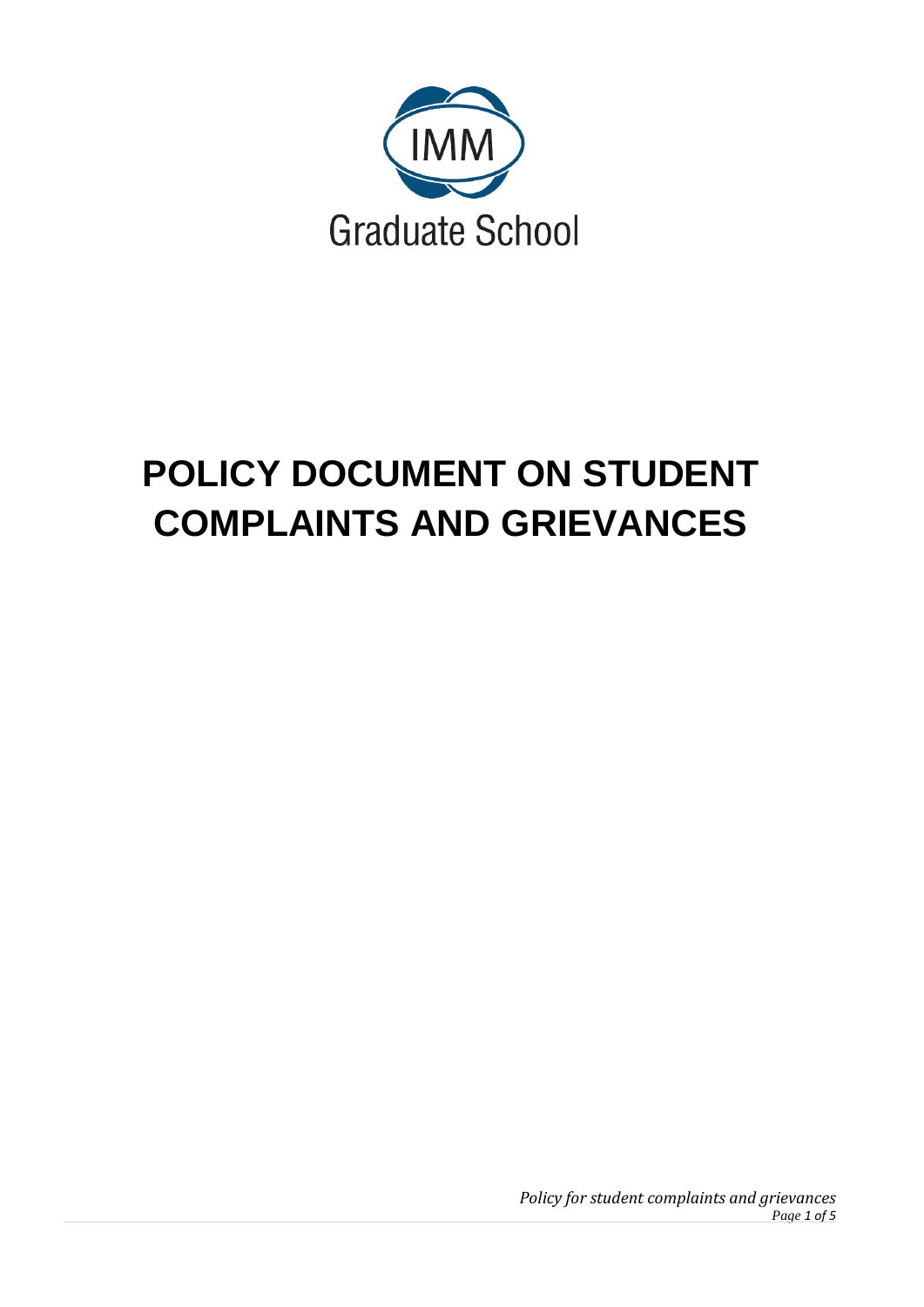# **TABLE OF CONTENTS**

- **1. INTRODUCTION**
- **2. DEFINITIONS**
- **3. REGISTRATION STATUS**
- **4. STRUCTURE OF THE IMM GRADUATE SCHOOL**
- **5. COMMITTEES of the ACADEMIC BOARD**
- **6. CEO**
- **7. TYPES OF COMPLAINTS AND GRIEVANCES AND THE APPEAL PROCESS**
	- **7.1 Assignment Results Appeal**
	- **7.2 Academic queries – Postgraduate**
	- **7.3 Academic queries – Undergraduate**
	- **7.4 Appeal Hearing Request**
	- **7.5 Course time limit**
	- **7.6 Examination Result Appeal**
	- **7.7 Extensions for submission of assignments**
	- **7.8 Maximum Rewrites Appeal**
	- **7.9 Right of Admission Appeal**
	- **7.10 Script Viewing Appeal**
	- **7.11 Other grievances/complaints**
- **8. FEES**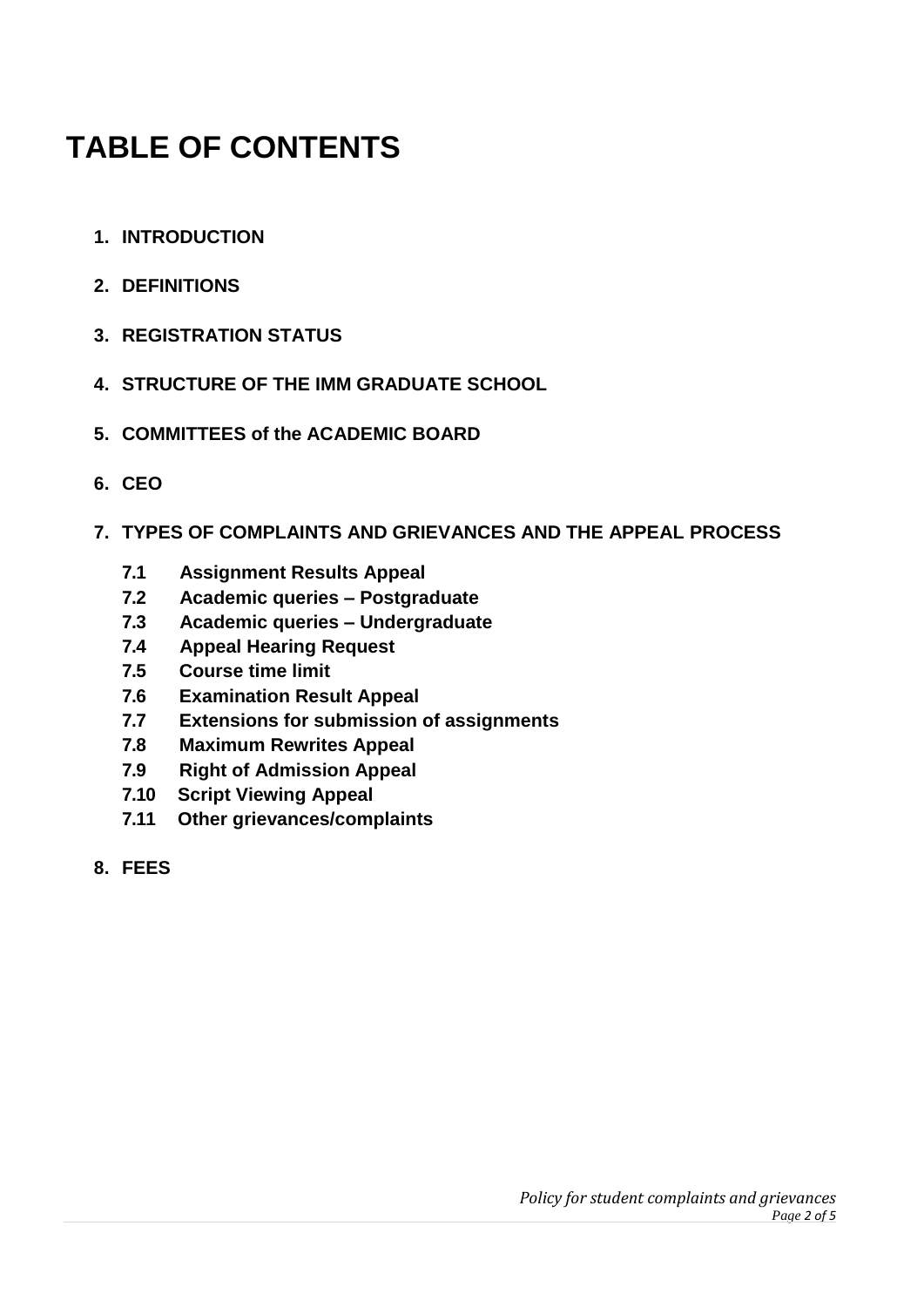## **1. INTRODUCTION**

The Policy on student complaints and grievances gives students the right to appeal about decisions handed down by the IMM Graduate School.

This manual informs appellants of the procedural and other requirements with which a request must accompany the complaint or grievance.

Appeal Application forms are available from the IMM Graduate School's website [www.immgsm.ac.za](http://www.immgsm.ac.za/) or on the student's portal.

Should you have any further queries about the appeal process at the IMM Graduate School, do not hesitate to contact the National Registrar.

# **2. DEFINITIONS**

Definitions and terms used in this policy manual:-

| Term                       | <b>Definition</b>                                                                               |
|----------------------------|-------------------------------------------------------------------------------------------------|
| Appellant                  | Means a student who has appealed against the decision of the<br><b>IMM Graduate School</b>      |
| Fees                       | Refers to amounts payable:<br>•Application fee: fee payable for processing of the appeal        |
| The IMM Graduate<br>School | Means the IMM Graduate School of Marketing (PTY) Ltd                                            |
| Appeal                     | Where the term appeal is used this refers to any complaints or<br>grievances lodged by students |

#### **3. REGISTRATION STATUS**

The IMM Graduate School of Marketing is a private company with company registration number 1998/024327/07.

The IMM Graduate School of Marketing Ltd is registered as a distance learning education institution with the Department of Higher Education and Training (DHET) as a private higher education and training institution under the Higher Education Act, 1997 (reg. no. 2007/HE07/007). The IMM Graduate School is structured and functions in terms of the Higher Education Act, 1997 (reg. no. 2007/HE07/007).

Further information regarding the IMM Graduate School can be found on the IMM Graduate School website [www.immgsm.ac.za](http://www.immgsm.ac.za/) 

# **4. STRUCTURE OF THE IMM GRADUATE SCHOOL**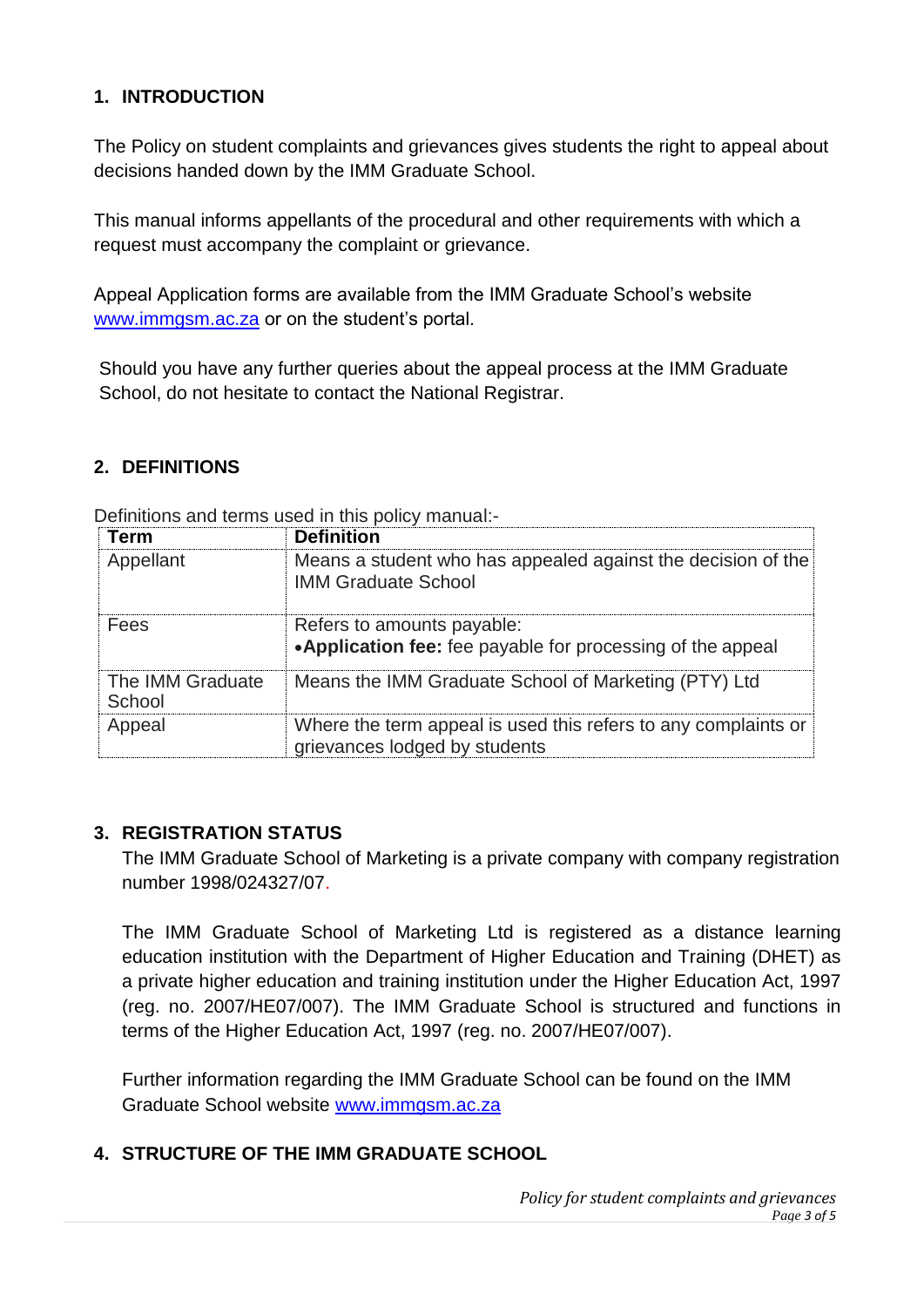The structure of the Academic Board is set out in the Yearbook of the IMM Graduate School.

# **5. COMMITTEES OF THE ACADEMIC BOARD**

Committees of the Academic Board are governed by the regulations as stipulated by the Academic Board. These include some of the following:

- o Teaching and Learning Committee;
- o Academic Executive Committee; and
- o Textbook Committee

## **6. CEO**

The CEO of the IMM Graduate School functions in terms of the stipulations set out by the Board of the IMM Group.

# **7. TYPES OF COMPLAINTS AND GRIEVANCES AND THE APPEAL PROCESS:**

#### **7.1 Assignment Results Appeal**

If a student wishes to appeal against an assignment result, they are entitled to do so by means of a written request to the examination department of the IMM Graduate School. A Result Appeal application form as well as a detailed explanation of the reason for the appeal can be sent to [exams@immgsm.ac.za.](mailto:exams@immgsm.ac.za)

## **7.2 Academic queries – Postgraduate**

Questions/complaints of an academic nature for Postgraduate programmes may be addressed to [academic-pg@immgsm.ac.za.](mailto:academic-pg@immgsm.ac.za)

## **7.3 Academic queries – Undergraduate**

Questions/complaints of an academic nature for Undergraduate programmes may be addressed to [academic-ug@immgsm.ac.za.](mailto:academic-ug@immgsm.ac.za)

## **7.4 Appeal Hearing Request**

In the event of a guilty finding for a plagiarism inquiry or examination transgression the student has the right to appeal against the finding and the sanction. The Student Appeal Hearing Request form must be sent to [appeal@immgsm.ac.za.](mailto:appeal@immgsm.ac.za)

## **7.5 Course time limit**

A student who has reached their course time limit may apply for an extension if they have a maximum of 2 modules to complete. The application must be made in writing to the National Registrar on e-mail to [nr@immgsm.ac.za](mailto:nr@immgsm.ac.za) within 3 months after their time frame has expired. Only 2 extensions may be given, with a maximum additional period of 12 months.

#### **7.6 Examination Result Appeal**